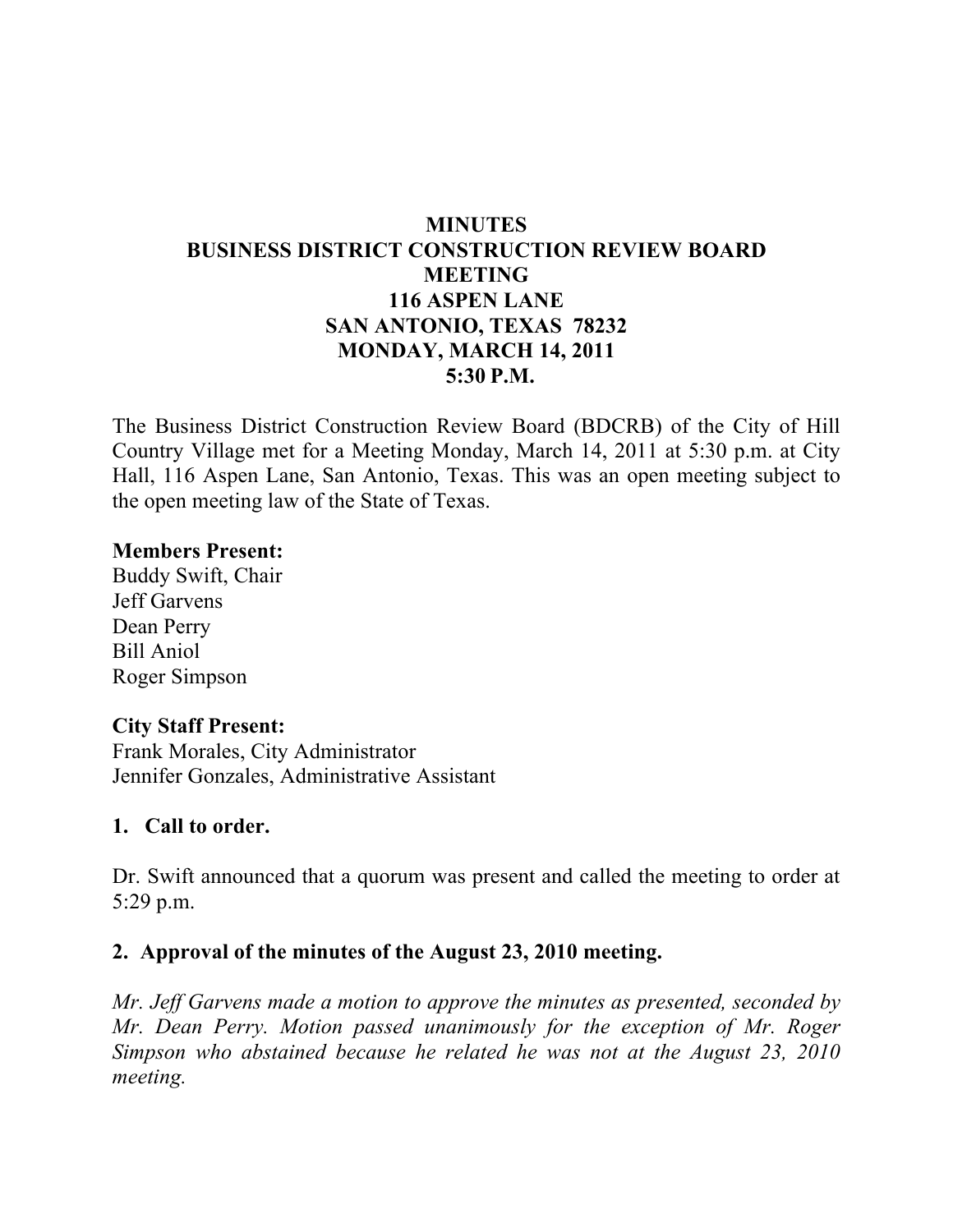**3. A public hearing, discussion and possible action regarding sign variances under Chapter 50 of the City Code for an existing sign that exceeds the size limits set out in City Code Section 50-10 and for a new sign with lights which flash, move, or vary in intensity and does not comply with City Code Section 50-9, both submitted by Mr. Rocky Renken for the business known as Auto Group of San Antonio LTD, located at 15113/15115 San Pedro Avenue, San Antonio, Texas 78232.**

Mr. Rocky Renken, owner of Auto Group of San Antonio, LTD made a presentation for his variance request for an existing sign and a new LED flashing sign. Mr. Renken said this new LED flashing sign would help his business tremendously to drive in more customers. He feels the current sign he has makes him go unnoticed to potential customers.

Dr. Swift reminded the board that Mr. Renken's first request for an additional sign exceeds the size limits in our City Code, and his second request for a LED flashing sign is prohibited. Dr. Swift also asked Mr. Renken if he had considered replacing the existing sign, giving it a fresh new makeover.

Mr. Dean Perry reminded the board that in the past the BDCRB has granted other variances for flashing signs. Mr. Perry's major concerns were, the information that would be displayed on the LED flashing sign and timing of sign being used.

Mr. Jeff Garvens asked if the City had guidelines for LED flashing signs if the board were to grant the variance. Some of his concerns were brightness, timing and size of the LED flashing sign. Mr. Garvens appreciated Mr. Renken's passion to better his business and the community, but he felt his homework wasn't completely done on the sign guidelines to make a judgment on Mr. Renken's variance request.

Mr. Bill Aniol didn't agree with granting the variance for the LED flashing sign. His thoughts were about the brightness and how it would impact drivers.

Mr. Roger Simpson was concerned with what was going to be displayed on the LED flashing sign.

*Mr. Dean Perry made a motion to disallow the request from Mr. Renken for an additional LED sign that would be placed on top of the existing Auto Group internally illuminated pole sign, seconded by Mr. Bill Aniol. Motion passed unanimously for the exception of Dr. Buddy Swift who abstained due to his personal property being within 750 ft. of Auto Group of San Antonio, LTD.*